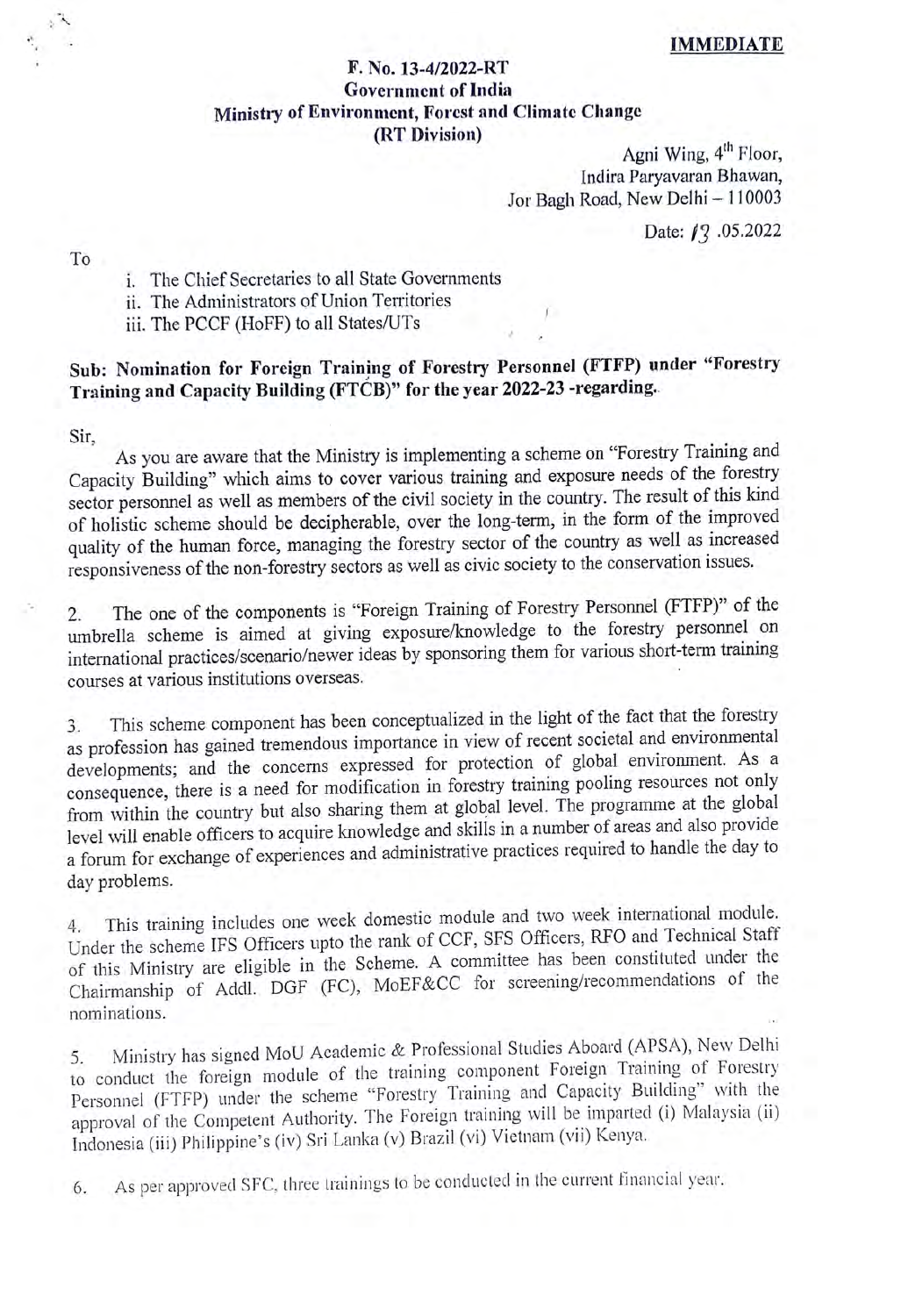7. A group of 15 officers plus one observer is to be nominated for Foreign Training of Forestry Personnel (FTFP) module have Indian Forest Service (IFS) Officers, Slate Forest Service (SFs) Oficers, Range Forest Service Officors (RFOs) and Technical Staff of this Ministry and now ratio for the nomination is as under:

| Indian Forest Service, (IFS) Officers (25%) | de l          | 4                |
|---------------------------------------------|---------------|------------------|
| State Forest Service (SFS) Officers (25%)   | ÷.            | $\boldsymbol{a}$ |
| Forest Range Officers (FROs) (40%)          | $\frac{1}{2}$ |                  |
| Technical Staff of the Ministry (10%)       | $\cdot$ -     |                  |

8. You are requested to kindly short list eligible officers with high performances and clear from vigilance angle cnsuring representation of young officers and middle managers giving due weightage to the officers belonging to SC/ST and women officers. A careful selection may also be made of those young officers who are pursuing some specialization and can be considered for long-term training in the relevant fields. The officer should be well conversant in English so that he can understand the training nuisances.

9. With a view to selecting eligible officers, certain guiding principles have been decided which are given below:-

- ACRs for 5 years (Excellent/V. Good/Good/Average)
- (i) ACRs for 5 years (Exceller<br>
(ii) SC/ST & Women Officers (ii)
- (ii) No foreign visit or no visit in last one year for short term foreign training.
- (iv) North East/J&K state/cadre.
- (v) Age (Below 50 years/upto 52 years)

10. All the expenses of the training will be borne by the Ministry. The expenses for coming to Delhi and going back from Delhi to the respective States will be borne by the respective State Governments.

11. In view of the above, it is requested that suitable names of the officers (five each from IFS (upto CCF level), SFS, Range Officers) as per Para-7 for short term course may kindly be send to the Ministry with the approval of Competent Authority at an early date (preferably by 01.06.2022), so that the officer will be relieved by the State Government on short notice (within 10 days).

Yours faithfully,

(Suveena Thakur) Asstt. Inspector Generál of Forests (RT) Tel:011-20819255 Email: hp199.ifs@nic.in

Copy for information and necessary action to:-

- 1. The Secretaries (All Ministries/ Departments in Government of India)
- 2. Director General, ICFRE/FSI-Dehradun.
- 3. The Director, IGNFA/WII/DFE-Dehradun
- 4. The Director, WCCB, New Delhi
- 5. The DDG, Integrated Regional Offices of the MoEF& CC.
- 6. PPS to Addl. DGF(FC)/Addl. DGF(WL)/ADDL. DGF(NTCA), MS (CZA)
- 7. All IGF's/ All DIG's/All AIG's (through e-mail)